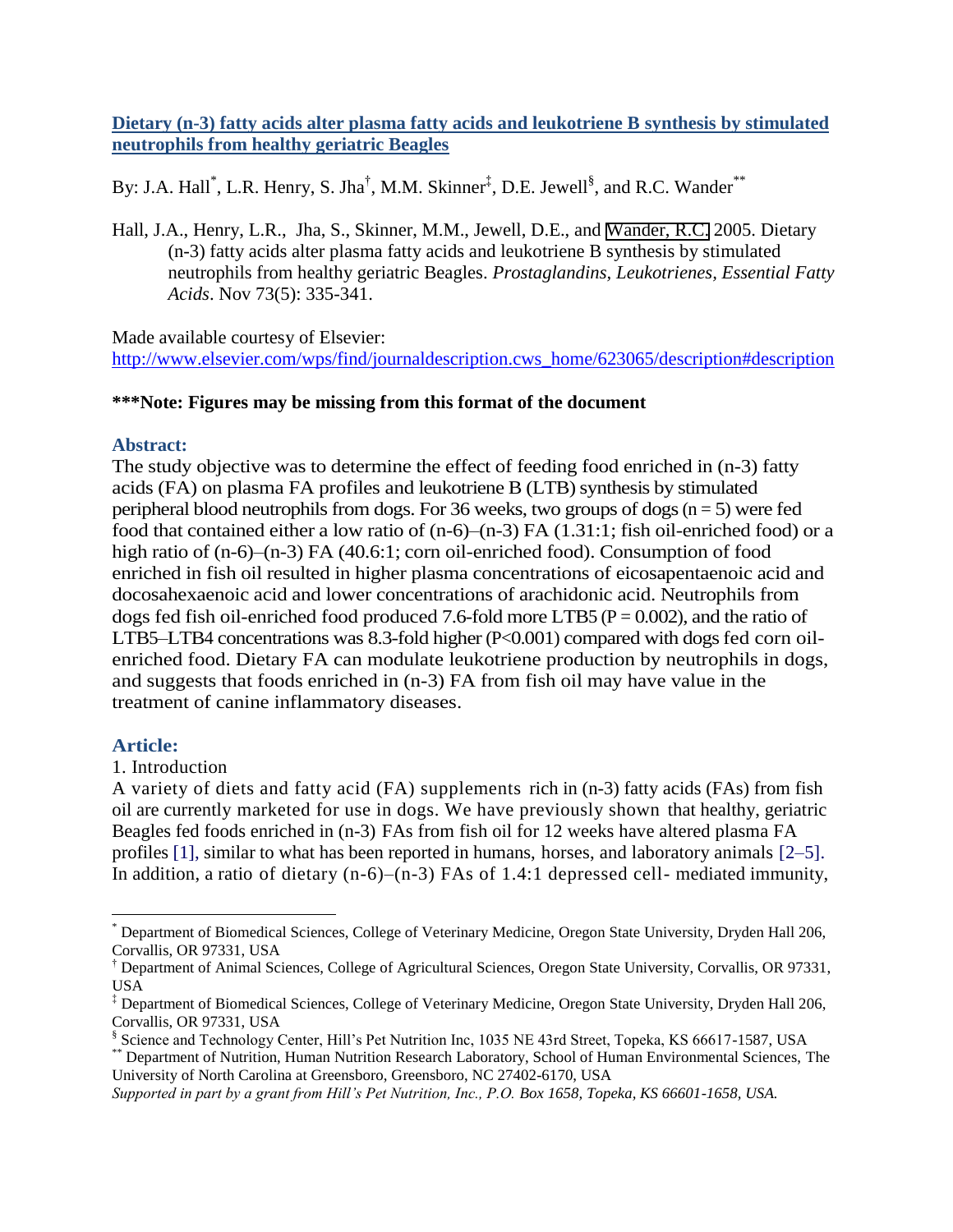based on results of a delayed-type hypersensitivity (DTH) skin test, and decreased prostaglandin E2 (PGE2) production by stimulated mononuclear cells [1]. Altering the ratio of (n-6)–(n-3) FAs also affected T-cell subpopulations in aged dogs, in that after immunization with a novel protein these dogs had decreased numbers of CD4<sup>+</sup> lymphocytes and decreased  $CD4^+$ -to- $CD8^+$  ratios [6]. Furthermore, we have shown that there is an interaction between dietary vitamin E and (n-3) FAs such that the effects of an optimum amount of dietary vitamin E concentration on the DTH response are blunted by dietary (n-3) FAs [7]. This study is a continuation of these investigations in aged Beagles, whereby we report the effect of consumption of a diet enriched in (n-3) FAs for 36 weeks on plasma FA profiles and on leukotriene (LT) B4 and LTB5 production by peripheral blood neutrophils.

The type of LT that cells produce, and consequently, communication between cells of the immune system, can potentially be modulated through dietary supplementation of (n-3) FAs [2,8–10]. When immune cells are activated by a chemical or physical insult, FAs are mobilized from cell membrane phospholipids and metabolized into eicosanoids [11]. Leukotrienes are eicosanoids with chemotactic properties; they are also involved in regulation of inflammatory and immune processes. Arachidonic acid [AA; 20:4(n-6)] is a 20 carbon (n-6) polyunsaturated FA that is incorporated into cell membrane phospholipids. In neutrophil cell membranes, AA is metabolized by 5-lipoxygenase to yield LTA4, which is converted to LTB4 by LTA4-hydrolase. Production of LTB4 by stimulated peripheral blood neutrophils reflects the plasma concentration of AA, the FA from which LTB4 is derived [3]. Leukotrienes of the 4-series regulate inflammatory cytokine production [8]. The types of leukotrienes produced from eicosapentaenoic acid [EPA; 20:5 (n-3)], a 20 carbon (n-3) polyunsaturated FA, are less biologically potent than analogues synthesized from AA [8]. For example, LTB5 which is produced by metabolism of EPA, is 10-fold less potent as a neutrophil chemoattractant than  $LTB<sub>4</sub>$  [12,13].

The goal of this investigation was to determine the effect of feeding different amounts of (n-3) FAs on plasma FA profiles and leukotriene production by peripheral blood neutrophils from dogs. To achieve this goal, we measured  $LTB<sub>4</sub>$  and  $LTB<sub>5</sub>$  production by calcium-ionophore stimulated peripheral blood neutrophils of dogs fed either corn oil- or fish oil- enriched foods.

## 2. *Materials and methods*

### 2.1. **Animals**

Ten healthy, female, geriatric (7- to 10-year-old) Beagles that weighed between 7.6 and 13.1 kg were selected for this study (Hill's Pet Nutrition Inc., Topeka, KS, USA).

All dogs had been previously vaccinated against canine distemper, parvovirus, and rabies according to standard protocols, and none had chronic systemic disease, as determined on the basis of results of physical examination, complete blood count (CBC) determination, serum biochemical analyses, urinalysis, and fecal examination for parasites. Dogs were housed in pairs of two in indoor runs and fed once daily in the morning. Dogs experienced enrichment through interactions with each other and with the caretakers. Four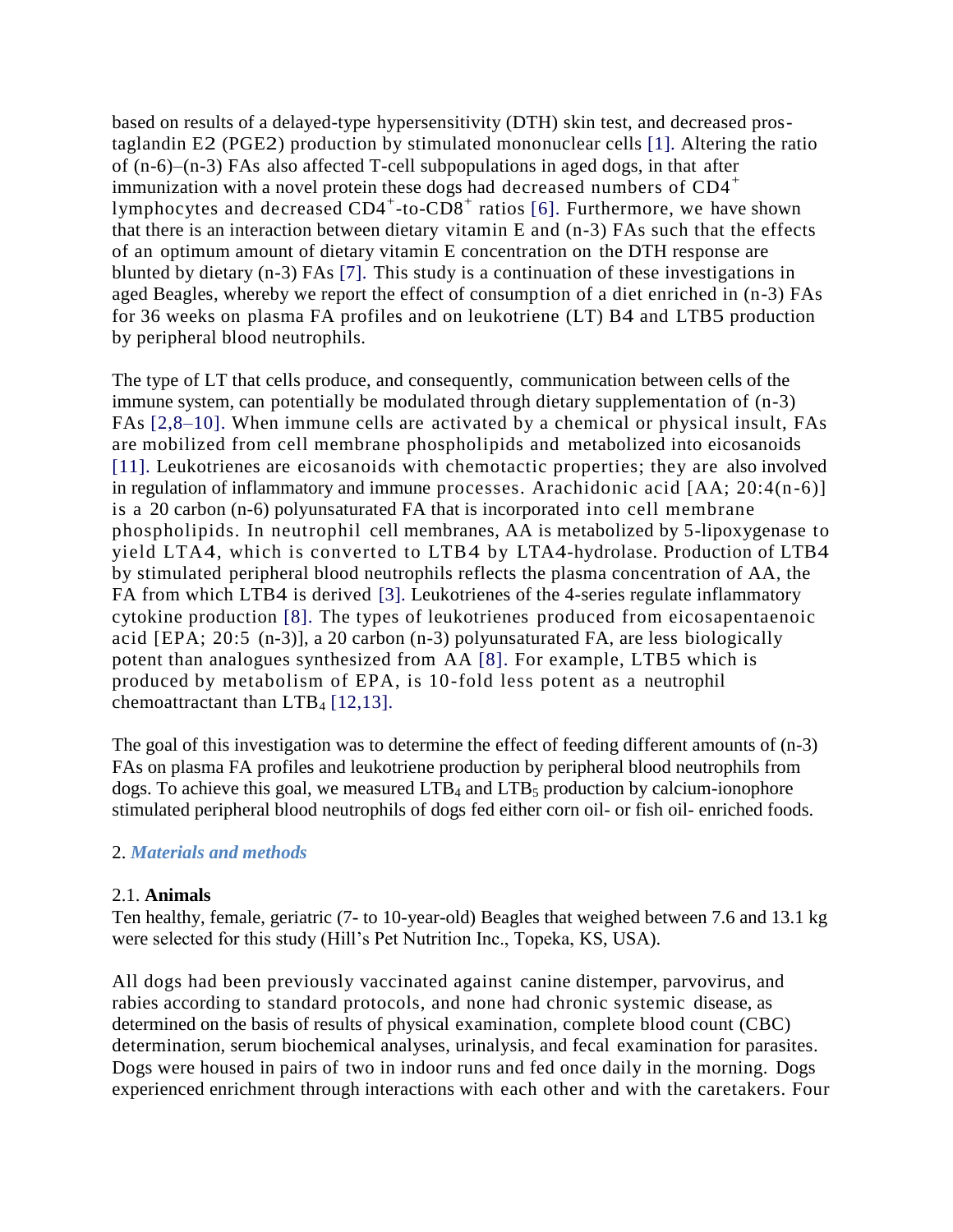additional healthy Beagles used in the teaching program at the College of Veterinary Medicine, Oregon State University, Corvallis, OR, USA were also included in the study. The experimental protocol was reviewed and approved by the Oregon State University Animal Care and Use Committee in accordance with principles outlined by the National Institutes of Health [14].

#### 2.2. **Foods**

For 90 days before the study, the experimental dogs consumed a commercial food (Science Diet Canine Maintenance, Hill's Pet Nutrition Inc.) without enhancement of (n-6) and  $(n-3)$  FAs. The ratio of  $(n-6)$ – $(n-3)$  FAs was 18:1 (Table 1). The source of  $(n-3)$  FAs in this food was 90% plant-derived from a-linolenic acid (soybean oil). The healthy Beagles used in the teaching program also consumed the same baseline food (Science Diet Canine Maintenance, Hill's Pet Nutrition Inc.) as the experimental dogs, before the latter were switched to their respective experimental foods.

The experimental foods were prepared by a commercial company (Hill's Pet Nutrition Inc.). Experimental foods varied in the amount of (n-3) FAs they contained. The low (n-3) FA food contained a minimal amount of (n-3) FAs (0.5g [n-3] FAs/kg of food, wet-weight basis) and, thus, had a high ratio of  $(n-6)$ – $(n-3)$  FAs  $(40.6:1)$ . The high  $(n-3)$  FA food contained a larger amount of (n3) FAs from fish oil (5.9 g [n-3] FAs/kg of food, wet- weight basis) and had a low ratio of  $(n-6)$ – $(n-3)$  FAs  $(1.31:1)$ . The amount of 18:3 $(n-3)$  FA  $(a$ linolenic acid) was low in both foods and roughly equivalent. Both foods contained 101 mg/kg of all-rac-a-tocopherol acetate. The basal food ingredients (by weight) included 54.8% water, 20.3% turkey, 15.0% corn, 4.5% pork liver, 2.0% soy meal, 1.0% beet pulp and 0.4% vitamin and mineral premixes. Rice hulls were used as the carrier for the vitamin premix, which contained 25 mg/kg cholecalciferol, 7500 mg/kg nictotinic acid, 5000 mg/kg calcium D-pantothenate, 21,800mg/kg thiamine mono- nitrate, 1250 mg/kg riboflavin, 2430 mg/kg pyridoxine hydrochloride, 250 mg/kg folic acid, 50 mg/kg biotin and 50mg/kg vitamin B-12. Calcium carbonate was used as the carrier for the mineral mix, which contained 80 g/kg zinc as zinc oxide, 6.0 g/kg manganese as manganese oxide, 280 g/kg iodine as calcium iodate, 1.0 g/kg cobalt as cobalt carbonate, 180 mg/kg selenium as selenium selenite, and 2.5 g/kg copper as copper chloride. The remaining 2% of the food was provided as added oil. The source of oil for the (n-3) enriched food was Menhaden fish oil (Menhaden fish oil, Zapata Protein, Reedville, VA, USA), whereas the source for the (n-6) enriched food was corn oil (Mazola corn oil, Mazola, Englewood Cliffs, NJ, USA). Foods were analyzed at a commercial laboratory (Woodson-Tenent Laboratories, Des Moines, IA, USA). Nutrient composition (by weight) was 77.4% moisture, 5.8% protein, 4.5% fat, 1.3% ash and 0.7% crude fiber and 10.3% carbohydrate. FA composition of the two experimental foods was determined (Table 1).

#### 2.3. **Study design**

Dogs were ranked on the basis of body weight and assigned to two groups of five dogs each, such that body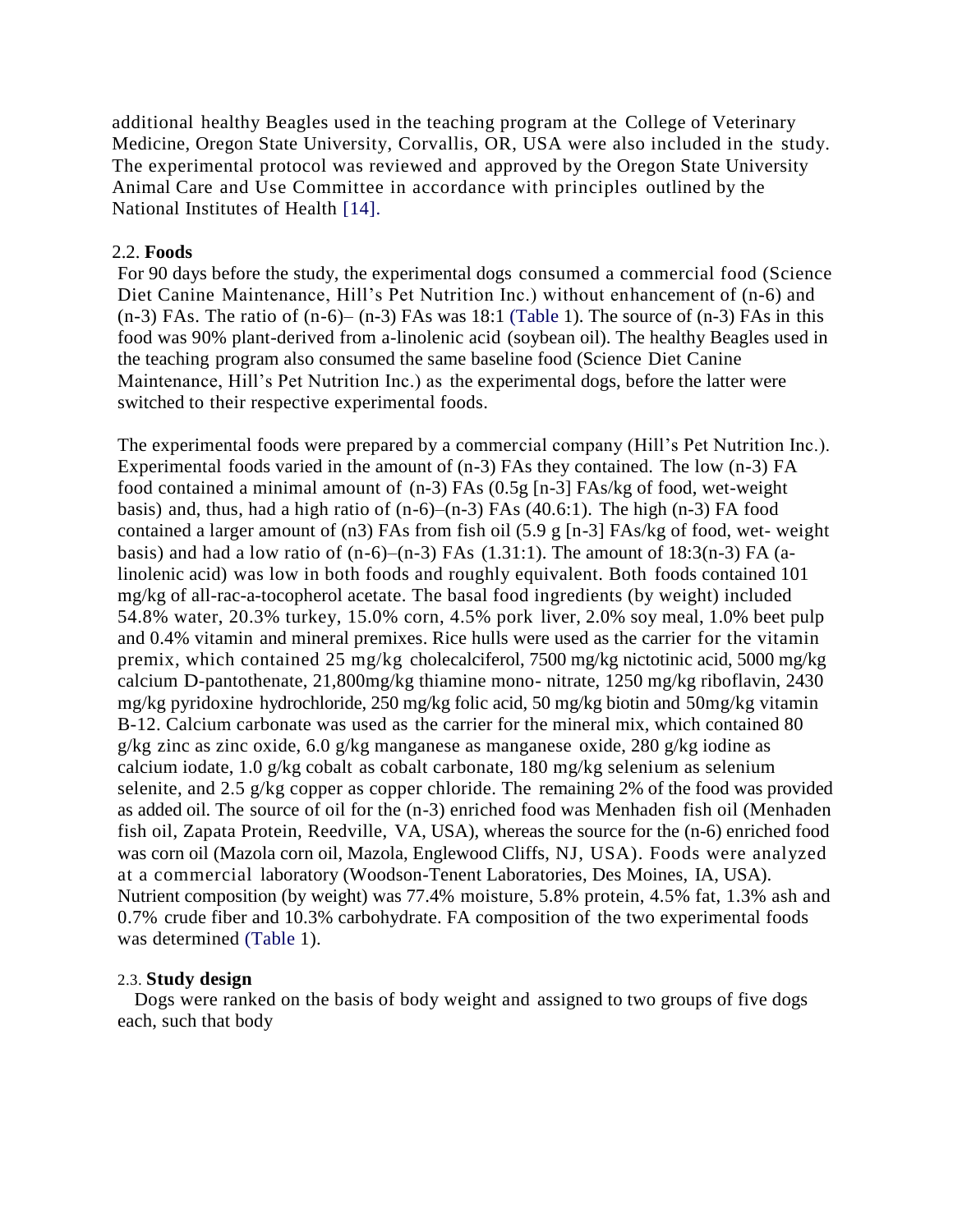| Fatty acid                 | Baseline food without<br>enhancement of $(n-6)$ and $(n-3)$<br>fatty acid content (g/kg of food) | Corn oil-enriched food with<br>low (n-3) fatty acid content<br>$(g/kg \text{ of food})$ | Fish oil-enriched food with<br>high (n-3) fatty acid content<br>$(g/kg \text{ of food})$ |
|----------------------------|--------------------------------------------------------------------------------------------------|-----------------------------------------------------------------------------------------|------------------------------------------------------------------------------------------|
| 14:0                       | 0.2                                                                                              | 0.2                                                                                     | 1.4                                                                                      |
| 16:0                       | 6.9                                                                                              | 7.5                                                                                     | 7.1                                                                                      |
| 18:0                       | 3.3                                                                                              | 2.5                                                                                     | 2.3                                                                                      |
| Sum of $SFA^t$             | 10.4                                                                                             | 10.2                                                                                    | 10.9                                                                                     |
| $16:1(n-7)$                | 0.9                                                                                              | 1.1                                                                                     | 2.5                                                                                      |
| $18:1(n-9)c$               | 12.4                                                                                             | 14.5                                                                                    | 9.0                                                                                      |
| Sum of MUFA $\text{S}$     | 13.6                                                                                             | 15.8                                                                                    | 11.8                                                                                     |
| $18:2(n-6)$                | 7.2                                                                                              | 19.9                                                                                    | 7.2                                                                                      |
| $18:3(n-3)$                | 0.3                                                                                              | 0.5                                                                                     | 0.5                                                                                      |
| $18:4(n-3)$                | $\leq 0.1$                                                                                       | < 0.1                                                                                   | 0.6                                                                                      |
| $20:4(n-6)$                | 0.1                                                                                              | 0.4                                                                                     | 0.5                                                                                      |
| $20:4(n-3)$                | $\leq 0.1$                                                                                       | < 0.1                                                                                   | 0.3                                                                                      |
| $20:5(n-3)$                | $\leq 0.1$                                                                                       | < 0.1                                                                                   | 1.9                                                                                      |
| $22:5(n-3)$                | $\leq 0.1$                                                                                       | < 0.1                                                                                   | 0.4                                                                                      |
| $22:6(n-3)$                | $\leq 0.1$                                                                                       | < 0.1                                                                                   | 2.2                                                                                      |
| Sum of PUFA§               | 8.0                                                                                              | 20.8                                                                                    | 13.3                                                                                     |
| Sum of (n-6) fatty acids   | 7.5                                                                                              | 20.3                                                                                    | 7.7                                                                                      |
| Sum of $(n-3)$ fatty acids | 0.4                                                                                              | 0.5                                                                                     | 5.9                                                                                      |
| Ratio $(n-6)$ – $(n-3)$    | 18.0.1                                                                                           | 40.6:1                                                                                  | 1.31:1                                                                                   |

<sup>t</sup>Sum of the saturated fatty acids (SFA) was determined as follows: 8:0+ 10:0+ 11:0+ 12:0+ 14:0+ 15:0+ 16:0+ 17:0+ 18:0+20:0+22:0+24:0.

 $\textdegree$ Sum of the monounsaturated fatty acids (MUFA) was determined as follows:  $14:1 + 15:1 + 16:1(n-7) + 17:1 + 18:1(n-9)c+1$  $18:1(n-7)+18:1(n-9)t+20:1(n-9)+22:1(n-9)+24:1.$ 

§Sum of the polyunsaturated fatty acids (PUFA) was determined as follows:  $18:2(n-6)+18:3(n-6)+18:3(n-3)+18:4(n-6)$ 3)+20:2(n-6)+20:3 (n-6) + 20:3(n-3) + 20:4(n-6) + 20:4(n-3) + 20:5(n-3) + 21:5(n-3) + 22:2(n-6) + 22:4(n-6) + 22:5(n-6) + 22:5(n-3) +  $22:6(n-3)$ .

weights were evenly distributed between the groups. Body weights were measured before the study began and weekly during the study. Food intake was quantitated and adjusted such that dogs did not gain or lose weight. Blood samples were collected after the experimental dogs had consumed their respective foods for 36 weeks. Blood samples were collected from the healthy Beagles used in the teaching program after they had consumed the baseline food for 4 weeks. Blood samples were collected before the daily meal offering into evacuated tubes containing EDTA (final concentration, 1.5 g/L), and plasma was harvested.

### 2.4. **Plasma FAs**

FA content of plasma samples was determined by use of gas chromatography, as previously described [15], using heptadecanoic acid as the internal standard. FA concentration was expressed as g/100g of FAs.

### 2.5. **Leukotriene B4 and B5 quantification**

Neutrophils were isolated and purified as previously described [16] from blood collected at 36 weeks for the experimental dogs and at 4 weeks for the healthy Beagles used in the teaching program. Aliquots of  $1 \times 10^6$  neutrophils were transferred to test tubes and the volume adjusted to 495 µL with Hanks balanced salt solution containing 0.8 mmol/L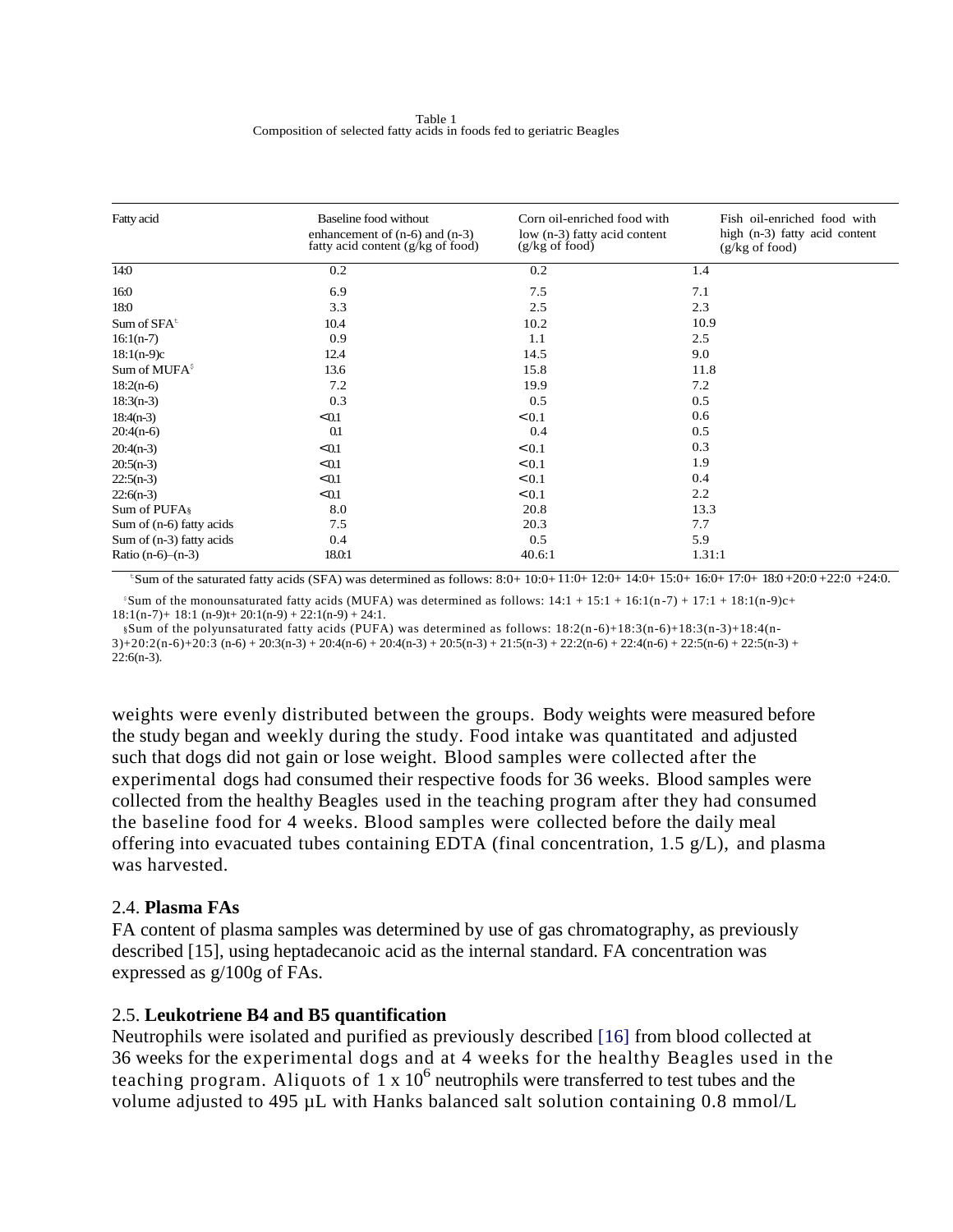CaCl2. Neutrophils were then stimulated with 5µL of calcium ionophore A23187 (Sigma Chemical Co., St. Louis, MO, USA) in 0.2% dimethyl sulfoxide (Syntex, West Des Moines, IA, USA) such that the final concentration of A23187 was 10 mmol/L, while unstimulated neutrophils received 5 µL of 0.2% dimethyl sulfoxide without calcium ionophore. All tubes were incubated for 5 min at 37'C as previously described [16]. Supernatants were stored at -70'C until subsequent LTB4 and LTB5 measurements were made. LTB4 and LTB5 were extracted, separated, and quantified as previously described [16]. Standard calibration curves for LTB4 and LTB5 were made by adding 100 ng of PGB3 as an internal standard to samples containing 0.47–40 ng of LTB4 and LTB5 (Sigma). PGB3 was chosen as the internal standard because it was widely separated from LTB4 present in actual samples during HPLC separation, whereas PGB2 coeluted with LTB5 and PGB1 coeluted with LTB4 [17]. Concentrations of leukotrienes in test samples were calculated with reference to the standard curves. Final LTB4 and LTB5 concentrations were reported as nanograms of LTB4 and LTB5 per  $1 \times 10^6$  cells.

## 2.6. **Statistical analysis**

Data are reported as means  $\pm$ SEM. Using the Kolmogorov–Smirnov test, data that were found to be normally distributed were analyzed using analysis of variance. On the basis of the Homogeneity of Variance test, data that were homoscedastic were analyzed using analysis of variance followed by post hoc separation of the means using the Tukey– Kramer Multiple-Comparison test. When the assumptions of normality and equal variance were suspect, data were analyzed by the nonparametric Kruskal–Wallis Test, followed by post hoc separation of the means using the Kruskal–Wallis Z-Test. Correlations were evaluated with the Pearson correlation test. Overall significance was set at P<0*.*05. Statistical analyses were performed using the Number Cruncher Statistical System (NCSS) (Kaysville, UT, USA), version 2004 [\(www.ncss.com\)](http://www.ncss.com/).

# 3. *Results*

# 3.1. **Animals and foods**

All dogs readily consumed their respective FA- enriched foods. At the beginning of the study dogs consuming the high (n-3) FA food weighed  $10.0\pm0.7$  kg (mean $\pm$ SEM). At the end of the study these dogs weighed  $10.8\pm0.7$ kg. At the beginning of the study the dogs consuming the low (n-3) FA food weighed  $10.5 \pm 0.8$  kg (mean  $\pm$  SEM). At the end of the study these dogs weighed 12.5±0.9 kg. Body weights were not significantly different between groups, although dogs consuming the low (n-3) FA food weighed significantly more after 36 weeks compared to baseline  $(P = 0.02)$ .

# 3.2. **Plasma FA profiles**

The FA composition of plasma at the beginning of the study was similar for experimental dogs regardless of the projected dietary intervention (Table 2). The healthy Beagles used in the teaching program differed from the experimental dogs in total saturated fatty acids (SFA)(P<0.001), arachidonic acid (P<0.001), total polyunsaturated fatty acids (PUFAs) (P = 0.01), and total (n-6) FAs ( $P = 0.01$ ). Plasma from these dogs had approximately 18% more SFA (primarily palmitic acid and to a lesser extent myristic acid) than experimental dogs,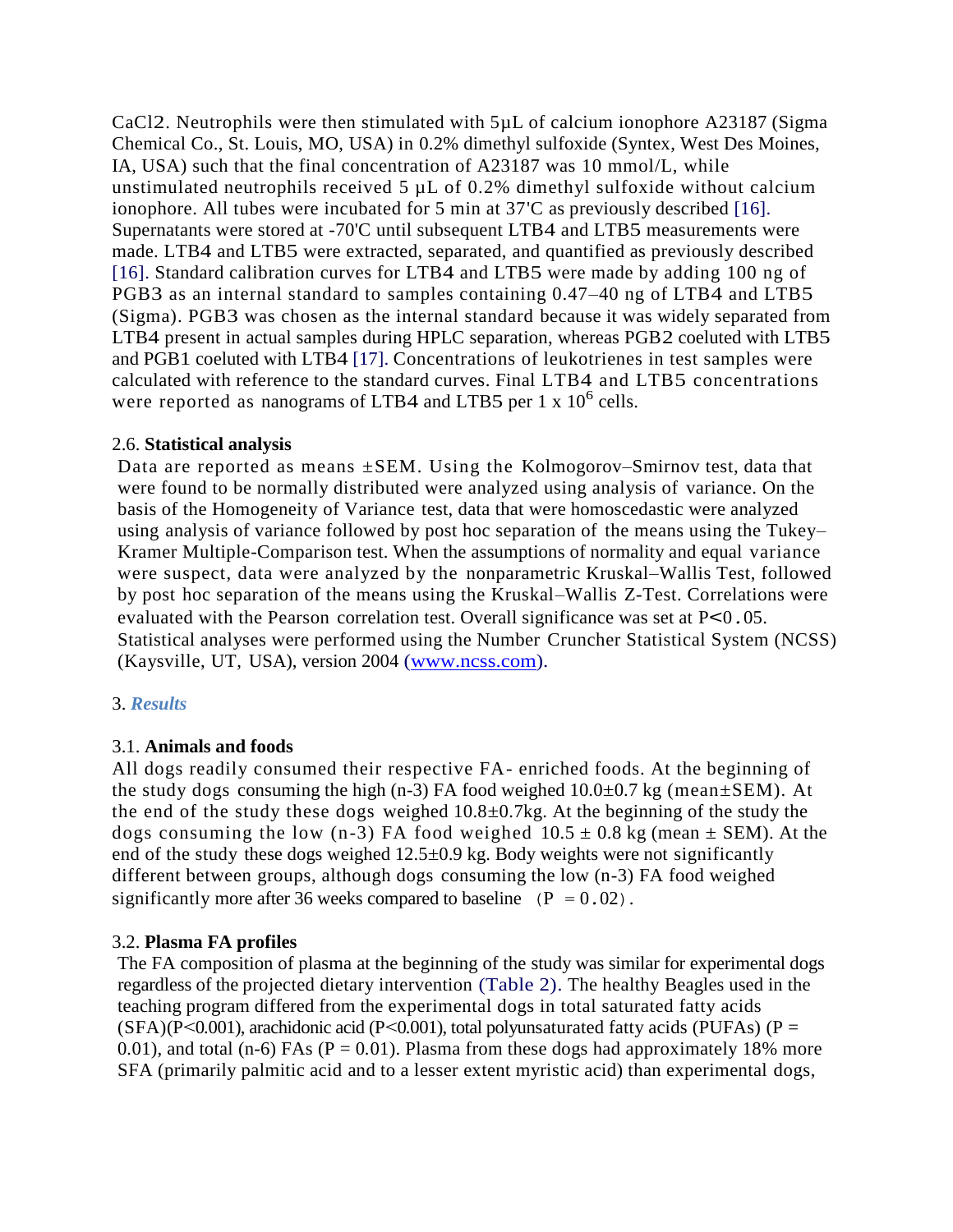and 18% less AA. This resulted in total PUFAs and total (n-6) FAs being approximately 8% less in these dogs compared to experimental dogs at baseline.

As expected, after feeding the two experimental foods for 36 weeks, plasma FA compositions changed substantially (Table 2). Sum of the (n-6) FAs, sum of the (n-3) FAs, and ratio of (n-6)–(n-3) FAs reflected the dietary composition of the respective FAs in the foods fed. Although plasma total (n-3) FAs (P<0*.*001), including EPA (P<0*.*001) and DHA (P<0.001), were significantly higher in dogs fed fish-oil enriched food compared to dogs fed corn oil-enriched food, total (n-6) FAs (P < 0.00 1), including linoleic acid (LA) (P < 0*.*001) and AA (P<0*.*001), were significantly lower such that

Table 2

Mean (±SEM) plasma concentration of fatty acids in geriatric Beagles before and after dietary intervention for 36 weeks with food that differed in the ratio of  $(n-6)$ – $(n-3)$  fatty acids

| Fatty Acid                                               | <b>Baseline</b> food                                                                  | Corn oil-enriched food with low (n-3) fatty<br>acid content        |                                                                         | Fish oil-enriched food with high (n-3) fatty<br>acid content       |                                                                                                 |
|----------------------------------------------------------|---------------------------------------------------------------------------------------|--------------------------------------------------------------------|-------------------------------------------------------------------------|--------------------------------------------------------------------|-------------------------------------------------------------------------------------------------|
|                                                          | 4 weeks                                                                               | <b>Baseline</b>                                                    | 36 weeks                                                                | Baseline                                                           | 36 weeks                                                                                        |
| 14:0                                                     | $0.9 \pm 0.1$ ax                                                                      | $0.1 \pm 0.1$                                                      | $0.3 \pm 0.1$                                                           | $0.5 \pm 0.1a$                                                     | $0.9 \pm 0.2x$                                                                                  |
| 16:0<br>18:0<br>Sum of $SFA^t$                           | $16.6 \pm 0.5$ <sub>ax</sub><br>$20.4 \pm 0.4$<br>$38.6 \pm 1.0$ ax                   | $9.4 \pm 0.4$<br>$20.6 \pm 0.8$<br>$32.5 \pm 0.3$                  | $12.9 \pm 0.5v$<br>$20.4 \pm 0.6$<br>$33.7 \pm 0.6v$                    | $11.0 \pm 0.5$<br>$18.7 \pm 0.6$<br>$32.9 \pm 0.2 b$               | $14.7 \pm 1.0$<br>$19.6 \pm 0.9$<br>$35.7 \pm 1.1$                                              |
| $18:1(n-9)c$                                             | $9.3 \pm 0.5x$                                                                        | $10.6 \pm 0.5$                                                     | $8.0 \pm 0.1$                                                           | $10.7 \pm 0.4$                                                     | $7.9 \pm 0.2$ y                                                                                 |
| Sum of MUFA $\frac{5}{7}$<br>$18:2(n-6)$                 | $14.1 \pm 0.6x$<br>$23.8 \pm 0.8x$                                                    | $15.8 \pm 0.5$<br>$22.9 \pm 0.6$                                   | $11.3 \pm 0.4$ <sub>y</sub><br>$32.9 \pm 1.2v$                          | $15.8 \pm 0.5$<br>$22.8 \pm 0.7$                                   | $15.1 \pm 0.6x$<br>$21.2 \pm 1.3x$                                                              |
| $20:4(n-6)$<br>$20:5(n-3)$<br>$22:6(n-3)$<br>Sum of PUFA | $19.4 \pm 0.7$ <sub>ax</sub><br>$0.2 \pm 0.1x$<br>$0.6 \pm 0.1x$<br>$46.9 \pm 1.4$ ax | $24.3 \pm 0.7$<br>$0.2 \pm 0.1$<br>$0.7 \pm 0.1$<br>$51.2 \pm 0.7$ | $19.4 \pm 0.9x$<br>$0.1 \pm 0.0x$<br>$0.4 \pm 0.2x$<br>$54.9 \pm 0.9$ y | $23.3 \pm 0.3$<br>$0.1 \pm 0.1$<br>$0.6 \pm 0.1$<br>$50.3 \pm 0.4$ | $11.8 \pm 0.4$ <sub>y</sub><br>$6.6 \pm 0.5$ <sub>y</sub><br>$4.3 \pm 0.6$ y<br>$49.1 \pm 1.0x$ |
| Sum of $(n-6)$ fatty acids                               | $44.0 \pm 1.5$ <sub>ax</sub>                                                          | $48.4 \pm 0.6$                                                     | $53.0 \pm 1.3$ <sub>y</sub>                                             | $47.7 \pm 0.4$                                                     | $34.5 \pm 1.2$ z                                                                                |
| Sum of $(n-3)$ fatty acids<br>Ratio $(n-6)-(n-3)$        | $2.7 \pm 0.2x$<br>$16.4 \pm 1.5x$                                                     | $2.9 \pm 0.2$<br>$17.1 \pm 0.9$                                    | $1.4 \pm 0.2x$<br>$40.5 \pm 5.5$ <sub>y</sub>                           | $2.6 \pm 0.2$<br>$18.9 \pm 1.7$                                    | $12.9 \pm 1.4$<br>$2.9 \pm 0.5$ <sub>z</sub>                                                    |

A separate group of healthy Beagles used in the College teaching program were fed baseline food for 4 weeks.

<sup>a</sup>Mean values with different letters are significantly different  $P<0.05$ , at baseline, before dietary

intervention. wMean values with different letters are significantly different  $P<0.05$ , after dietary intervention.

t\$§See Table 1 for remainder of key.

total PUFAs ( $P = 0.003$ ) were significantly lower after consumption of high (n-3) food. Plasma concentration of total monounsaturated fatty acids (MUFAs)  $(P = 0.002)$  was significantly higher in dogs fed fish oil-enriched food, whereas plasma concentrations of SFAs did not differ significantly between the dogs fed the high and low (n-3) FA foods.

The baseline food was not enhanced in (n-6) and (n-3) FAs compared to the experimental foods, and, thus after the experimental foods were fed for 36 weeks, the plasma ratio of (n-6)–(n-3) FAs in the healthy Beagles used in the teaching program (16.4:1) was intermediate between the plasma ratios of (n-6)–(n-3) FAs for the corn oil-fed dogs (40.5:1) and fish oil-fed dogs (2.9:1), and all were significantly different from each other (P<0*.*001). Plasma total (n-3) FAs(P<0*.*001), EPA (P<0*.*001), and DHA (P<0*.*001) were significantly higher in the dogs fed the fish oil-enriched food compared to dogs fed baseline food, but were similar in dogs fed the baseline food and the corn oil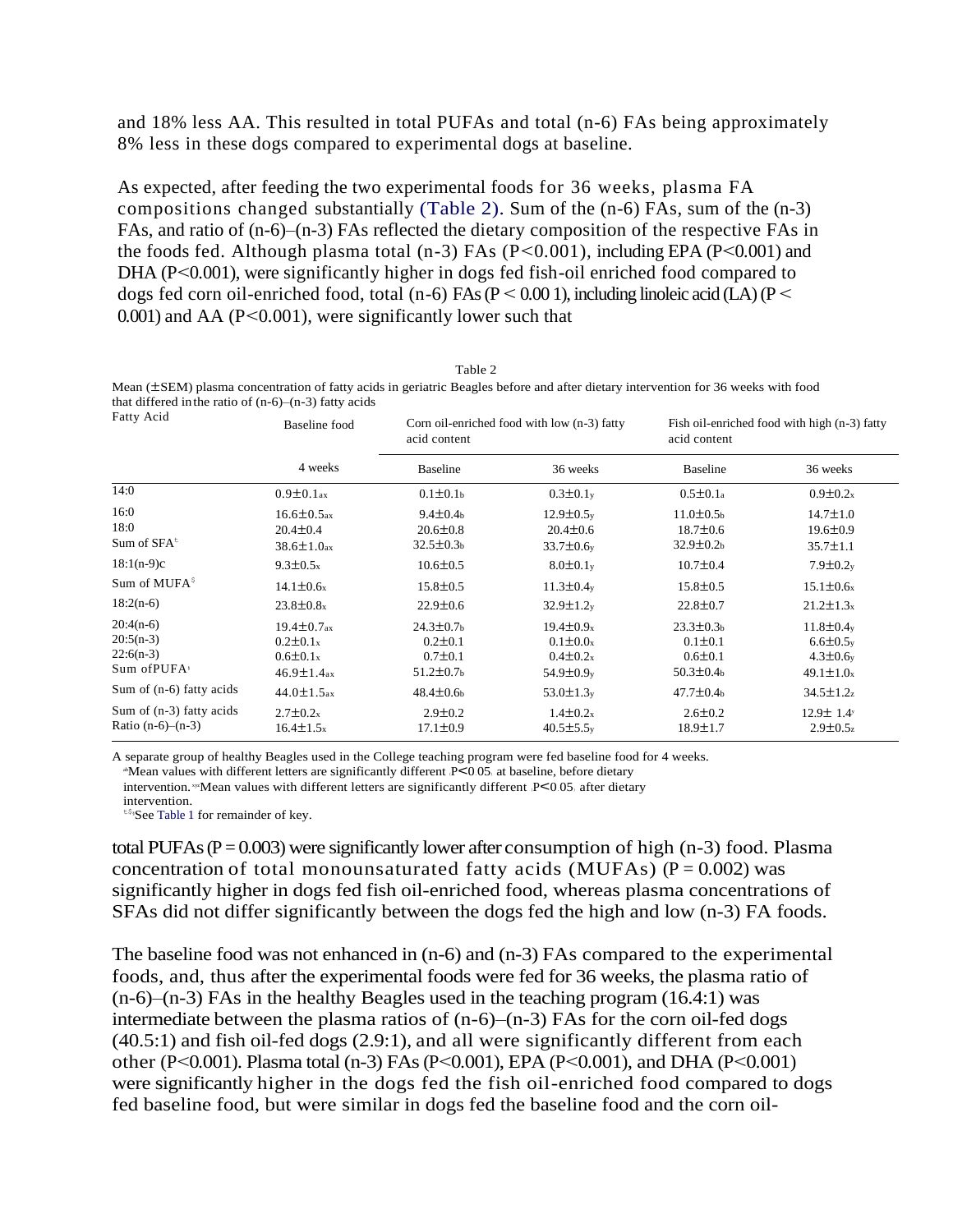enriched food. Plasma total (n-6) FAs (P<0.001) and AA (P<0.001) in dogs fed the fish oil-enriched food were lower than those in dogs fed baseline food, but because EPA and DHA were increased in dogs fed the fish oil-enriched food, the total PUFA levels ( $P =$ 0.003) were similar between the dogs fed baseline food and those fed fish oil-enriched food. Total PUFAs  $(P = 0.003)$  were significantly higher in dogs fed corn oil-enriched food compared to dogs fed the baseline food, primarily because LA (P<0*.*001) (but not AA), and thus, total (n-6) FAs (P<0.001), were significantly higher in dogs fed corn oilenriched food. Total SFAs ( $P = 0.02$ ) and total MUFAs ( $P = 0.002$ ) (including oleic acid [P = 0*.*02]) were also lower in dogs fed the corn oil-enriched food compared to plasma levels in dogs fed baseline food. Total SFAs  $(P = 0.02)$  and oleic acid  $(P = 0.02)$  (but not total MUFAs) were lower in dogs fed the fish oil-enriched food compared to plasma levels in dogs fed baseline food.

## 3.3. **LTB<sup>4</sup> and LTB<sup>5</sup> quantification**

Neutrophils from dogs fed fish oil-enriched food produced 7.6-fold more LTB5 ( $P =$ 0*.*002) compared with dogs fed corn oil-enriched food (Fig. 1). No LTB5 was detected in supernatants of stimulated neutrophils from dogs fed baseline food. Similar amounts of LTB4 were produced by stimulated neutrophils from dogs in all three groups. The ratio of LTB5 to LTB4 concentrations was 8.3-fold higher(P<0*.*001) in dogs fed fish oil-enriched food compared with dogs fed corn oil-enriched food (0.50 vs. 0.06, respectively). The ratio of EPA to AA in the plasma across dietary treatments wascorrelated (correlation coefficient= 0.83, P<0*.*001) tothe ratio of LTB5–LTB4 concentrations. Fig. 1. Effect of feeding geriatric Beagles foods for 36 weeks that differed in the (n-6) and (n-3) fatty acid content on the production of LTB5 and LTB4 by stimulated peripheral blood neutrophils. A separate group of healthy Beagles used in the College teaching program were fed baseline food for 4 weeks. Data are expressed as nanograms per  $1 \times 10^6$  cells (mean±SEM). Bars with P-values above them indicate when mean values differed significantly (P<0*.*05). Different lower case letters above bars indicate which groups are significantly different (P<0*.*05).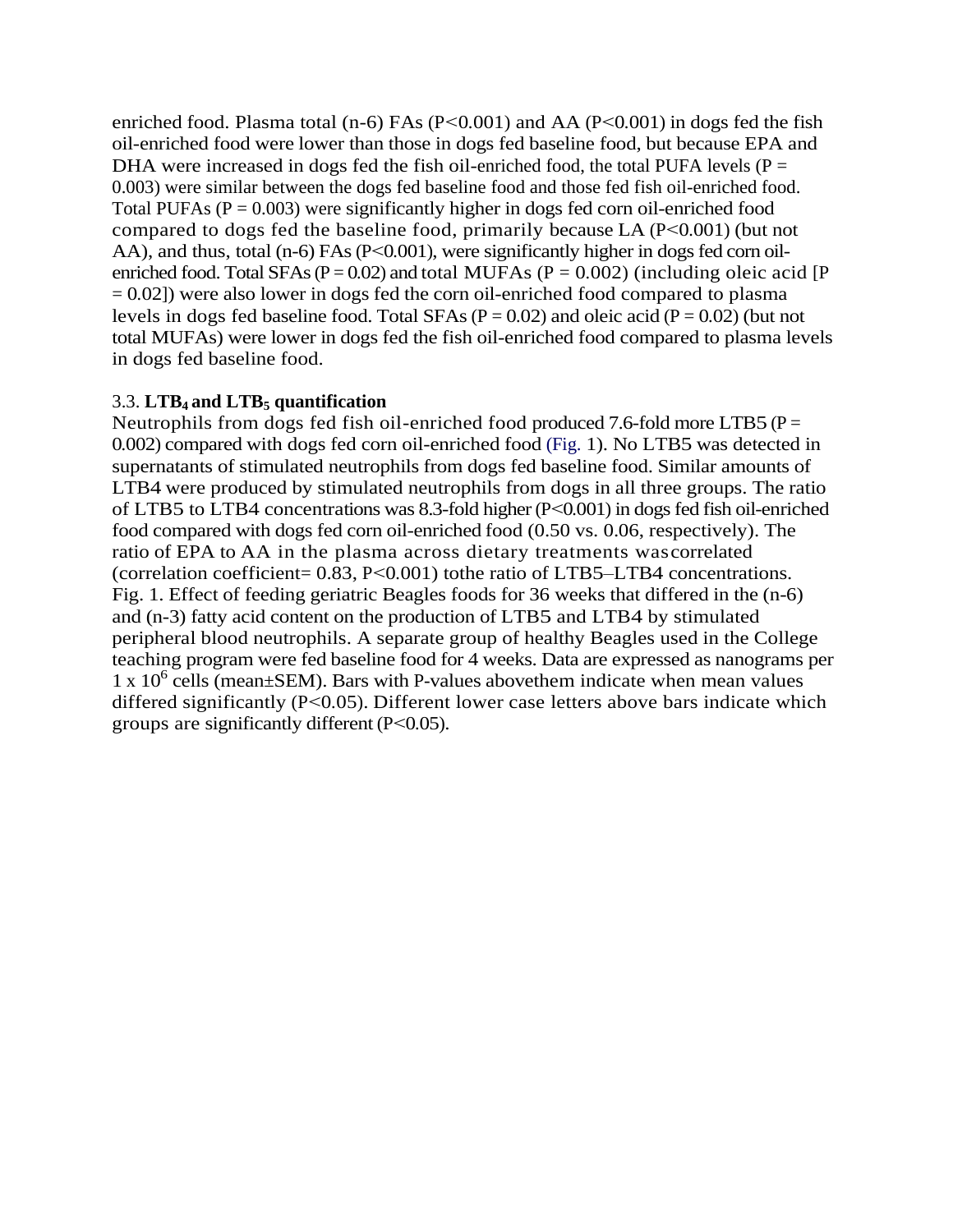

Fig. 1. Effect of feeding geriatric Beagles foods for 36 weeks that differed in the (n-6) and (n-3) fatty acid content on the production of  $LTB<sub>5</sub>$  and  $LTB<sub>4</sub>$  by stimulated peripheral blood neutrophils. A separate group of healthy Beagles used in the College teaching program were fed baseline food for 4 weeks. Data are expressed as nanograms per  $1 \times 10^6$  cells (mean  $\pm$  SEM). Bars with *P*-values above them indicate when mean values differed significantly  $(P<0.05)$ . Different lower case letters above bars indicate which groups are significantly different  $(P<0.05)$ .

#### 4. *Discussion*

The principal findings in this study were that production of LTB5 and LTB4 from canine peripheral blood neutrophils reflected the plasma concentration of substrates EPA and AA, respectively, from which they are derived. In turn, the plasma content of EPA and AA are dependent on the dietary concentrations of these FAs. Consumption of food enriched in fish oil resulted in higher plasma concentrations of EPA and DHA, and lower plasma concentrations of AA than consumption of food enriched in corn oil. Consequently, stimulated neutrophils from dogs consuming fish oil-enriched food produced higher levels of LTB5. Consumption of food enriched in corn oil resulted in higher plasma concentrations of LA, but not AA. There was no significant difference in the production of LTB4 by stimulated neutrophils from dogs consuming food enriched in corn oil compared to dogs consuming food enriched in fish oil.

These results are similar in part to what has been previously reported for canine neutrophils. Experimental foods containing (n-6)–(n-3) ratios of 5:1, 10:1, 25:1, 50:1, and 100:1 were fed to Beagle dogs for 12 weeks [18]. Neutrophils from dogs fed 5:1 and 10:1 foods synthesized 370–500% greater LTB5 and 30–33% less LTB4 after 6 and 12 weeks of treatment feeding compared to 0 weeks. Our dogs fed fish oil-enriched foods produced 760% more LTB5 compared with dogs fed corn oil-enriched foods. The decrease in LTB4 production by neutrophils from dogs fed foods with low (n-6)–(n-3) FA ratios in their study is consistent with the decrease in plasma AA concentration that we found in our dogs fed fish oil-enriched food, but we report no statistically significant change in LTB4 production after 36 weeks. It is possible that a small sample size and large variation between dogs for LTB4 production prevented us from detecting a decrease in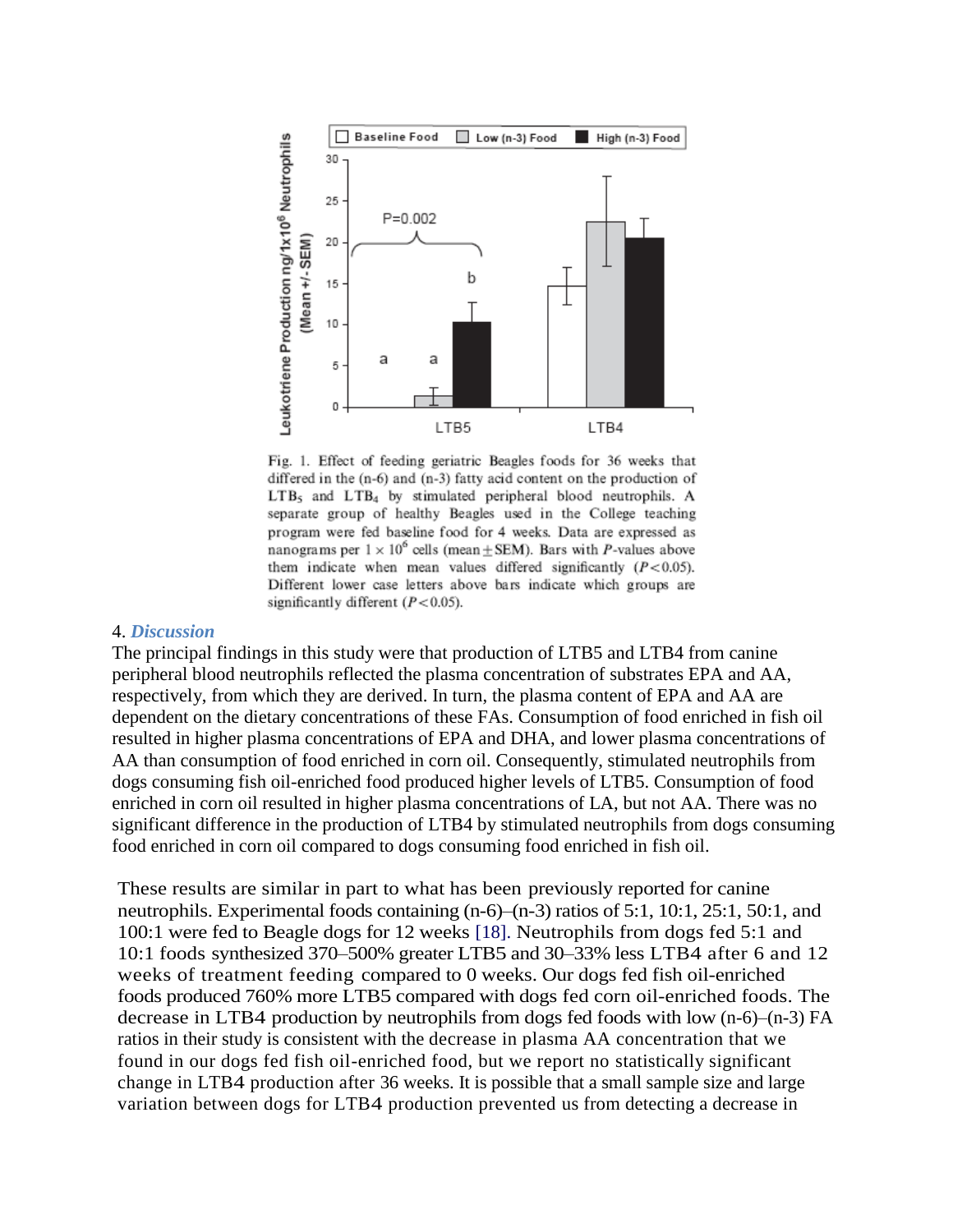LTB4 production in dogs fed fish oil-enriched food. Alternatively, even though AA content of plasma was significantly lower in dogs fed fish oil-enriched food compared to dogs fed corn oil- enriched food, perhaps it was not decreased enough to see a concomitant decrease in LTB4 synthesis by stimulated neutrophils. In humans, supplementation of the Western diet with icosapentaenoic acid for 4 weeks only slightly reduced AA content in human polymorphonuclear leukocytes, and consequently, there was unreduced synthesis of LTB4 by ionophore A23187 stimulated cells [19]. Our dogs fed fish oil-enriched food still received the same amount of (n-6) FAs/kg food as dogs fed baseline food. Our results in dogs also differ from our findings in horses [3], whereby feeding fish oil- supplements to horses results in an increase in plasma AA concentration and an increase in LTB4 production by stimulated neutrophils.

Similar to what we reported for horses [3], our dogs consuming a fish oil-enriched food showed a strong correlation (correlation coefficient  $= 0.83$ ) between the ratio of EPA– AA in plasma and the ratio of LTB5–LTB4 synthesized by stimulated neutrophils. The ratio of plasma EPA–AA and the ratio of LTB5–LTB4 production were higher in dogs receiving the fish oil-enriched food compared with dogs receiving the corn oil-enriched food. If the ratio of LTB5–LTB4 is important in the dog, as it is in other species, then a diet high in (n-3) PUFA is preferable to a diet high in (n-6) PUFA in terms of decreasing proinflammatory leukotrienes synthesis. Others have shown a linear relationship between the ratio of EPA–AA in cell membrane phospholipids and the ratio of LTB5– LTB4 produced by rat peritoneal exudate cells in vitro [5]. In that study, the content of EPA in cell membrane phospholipids was positively correlated with LTB5 synthesis and negatively correlated with LTB4 synthesis. The content of AA in cell membrane phospholipids was positively correlated with LTB4 synthesis. Altogether, these results suggest that EPA and AA are equally active substrates for 5- lipoxygenase.

There is evidence that substrate concentration can enhance or inhibit production of eicosanoids [20–22]. EPA can act as a competitive inhibitor of AA conversion to LTB4 [23]. Using rat alveolar macrophages, Kobayashi et al. [21] found that EPA inhibited endogenous production of LTB4 from AA. In addition, LTB4 production decreased in a dose-dependent fashion when cells were incubated with EPA [22]. At low concentrations of EPA, generation of LTB5 was increased, whereas at high concentrations of EPA, generation of LTB5 was decreased. These authors suggested that at low concentrations EPA may compete with AA as a substrate, and that at high concentrations it may directly inhibit AA metabolism by inhibiting 5- lipoxygenase or phospholipase A2.

Results of our study suggest that a diet rich in (n-3) PUFA caused increased production of LTB5, which is less biologically active than LTB4, and may have inhibitory effects on the function of LTB4 [2]. Some studies suggest that the ratio of LTB5–LTB4 is more important than the absolute amounts of either eicosanoid [5,23–25]. For example, LTB5 inhibited the ability of LTB4 (which was present in optimal concentrations for activity) to stimulate DNA synthesis in cultured human epidermal keratinocytes, and inhibited chemotaxis of human blood neutrophils in a dose-dependent manner [24]. The authors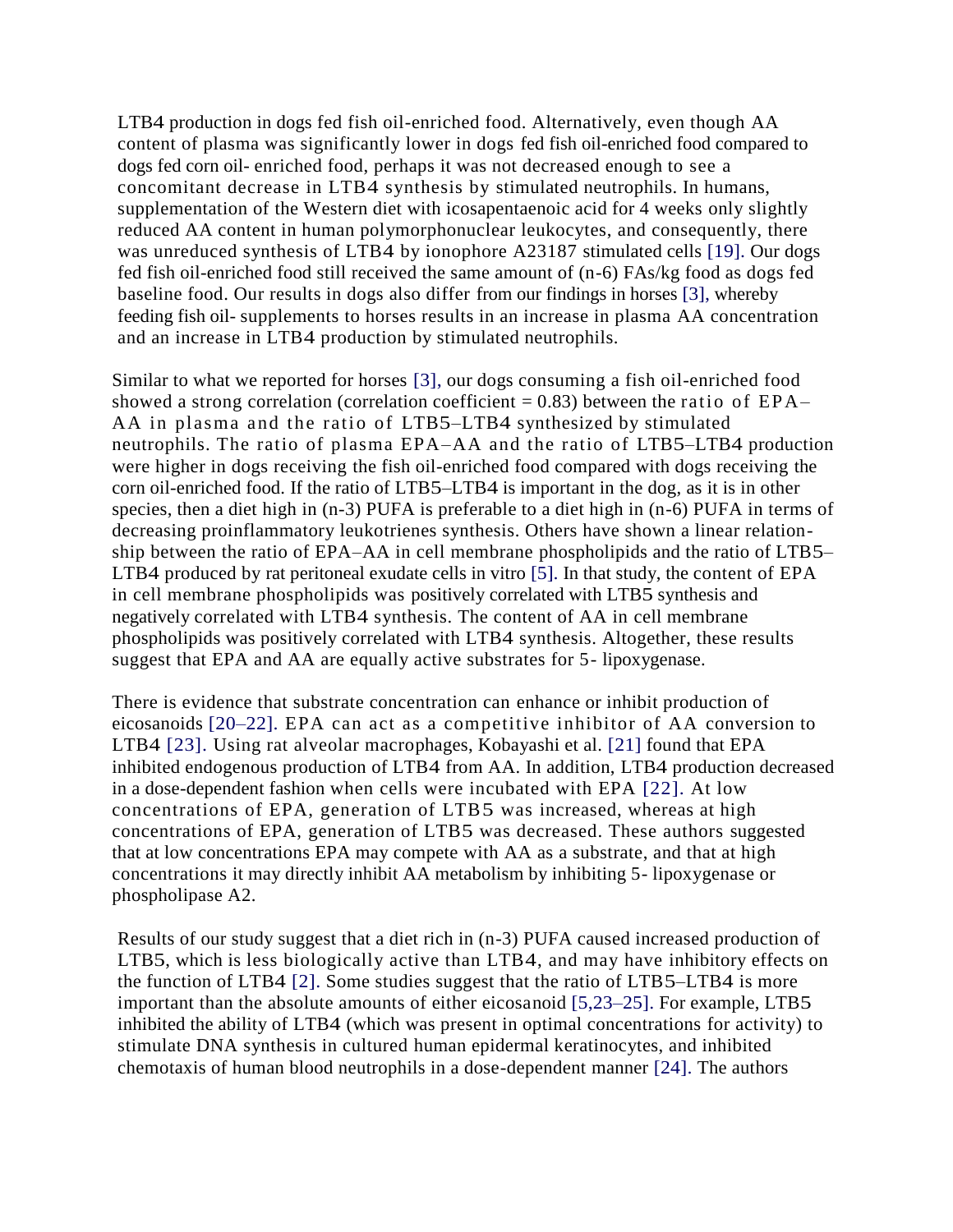suggested that the inhibitory effect of LTB5 on LTB4 activity was related to competition for receptors.

Dietary treatment for 36 weeks resulted in altered plasma FA profiles, which were consistent with the respective supplement's FA profiles. Dogs consuming a fish oil-enriched food experienced an elevation of (n-3) FAs, predominantly EPA and DHA, and a decrease in (n-6) FAs, predominantly AA. Dogs were fed three times longer than in previous studies, demonstrating that changes in plasma FA profiles induced by short- term feeding (8–12 weeks) persist for longer periods of time as long as the dietary treatment is maintained.

This study supports the hypothesis that feeding fish oil results in partial replacement of AA in cell membranes by EPA, which in turn leads to decreased production of AAderived eicosanoids. This may result from decreased availability of AA, competition of AA and EPA for lipoxygenase enzymes, and/or decreased expression of 5-lipoxgenase, as LTB4 is a product of the 5-lipoxygenase pathway of AA metabolism. This would explain in part the anti-inflammatory effects of (n-3) FAs [10]. Alterations in leukotriene expression may also lead to altered gene expression through effects on transcription factor activation, such as nuclear factor- kappa B (NF-**K**B) [2,8,26]. It is known that dietary fish oil results in suppressed production of proinflammatory cytokines [8]. Recently, LTB4 was shown to increase monocyte chemoattractant protein-1 expression, a proinflammatory cytokine, and this increase was mediated via NF-KB [9]. LA has been shown to increase secretion of IL-8 by Crohn's human intestinal smooth muscle cells by stimulating production of AA metabolites (LTB4, PGE2, and thromboxane B2 [TXB2]) [27]. Inhibition of 5-lipoxygenase (and thus production of LTB4) blocks IL-8 production. It is proposed that LTB4 increases IL-8 production by enhancing NF-KB-dependent transcription of IL-8 [27]. Thus, neutrophils secreting LTB4 may promote production of a transcription factor, NF-KB, which leads to expression of proinflammatory cytokines.

In summary, we have shown that enrichment of foods with fish oil increased production of the less inflammatory eicosanoid LTB5 in dogs. The ratio of plasma EPA–AA corresponded with the ratio of LTB5–LTB4 produced by stimulated canine neutrophils. Further studies are needed to determine the optimum ratio of LTB5–LTB4 concentrations in canine inflammatory disorders, e.g., inflammatory bowel disease and pruritic dermatological conditions such as atopic dermatitis, for decreasing activation of NF-KB and subsequent production of proinflammatory cytokines.

### REFERENCES

- [1] R.C. Wander, J.A. Hall, J.L. Gradin, S.H. Du, D.E. Jewell, The ratio of dietary (n-6) to (n-3) fatty acids influences immune system function, eicosanoid metabolism, lipid peroxidation, and vitamin E status in aged dogs, J. Nutr. 127 (1997) 1198–1205.
- [2] P.C. Calder, Dietary modification of inflammation with lipids, Proc. Nutr. Soc. 61 (2002) 345–358.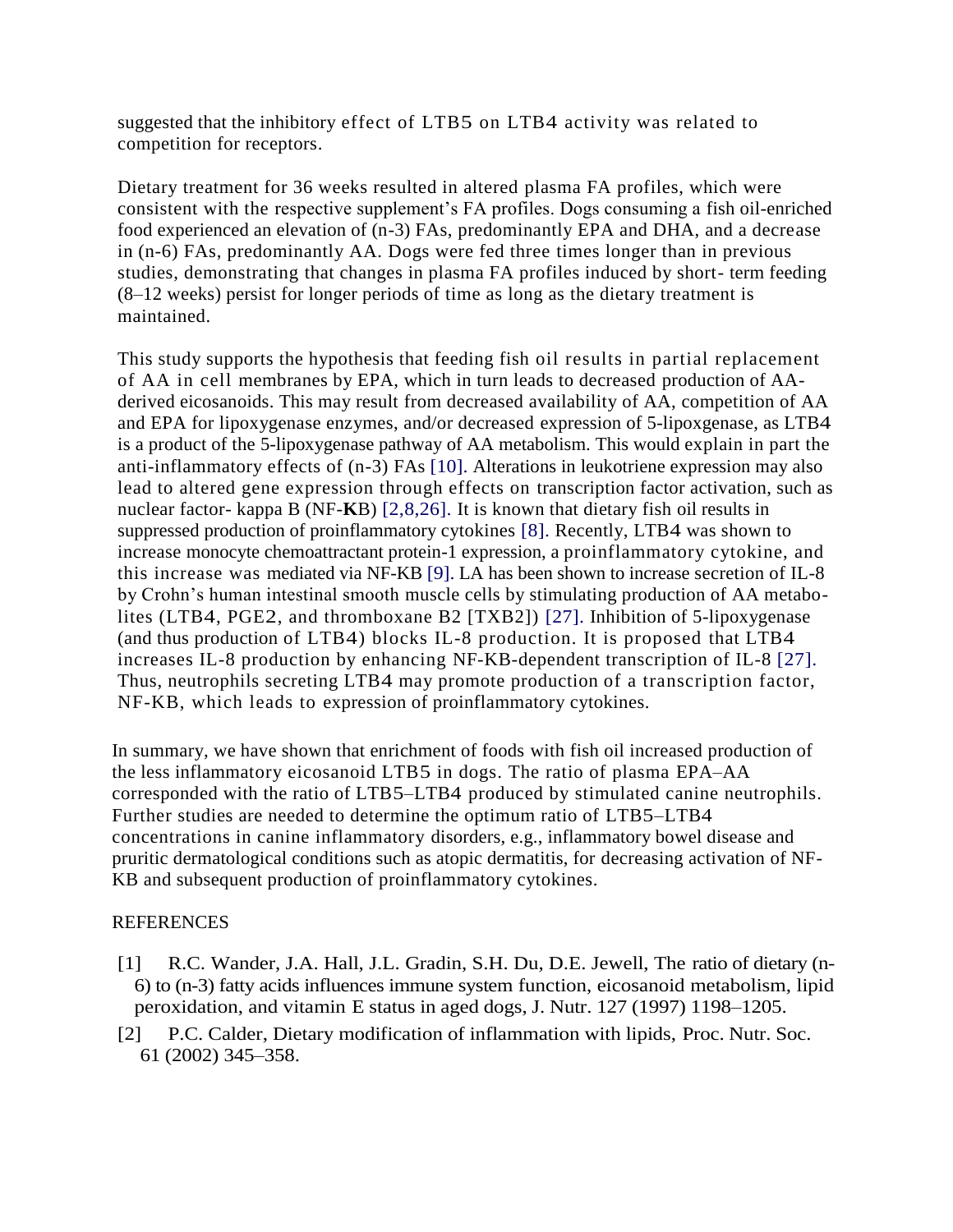- [3] J.A. Hall, R.J. Van Saun, R.C. Wander, Dietary (n-3) fatty acids from Menhaden fish oil alter plasma fatty acids and leukotriene B synthesis in healthy horses, J. Vet. Int. Med. 18 (6) (2004) 871–879.
- [4] J. Whelan, M.E. Surette, I. Hardardottir, G. Lu, K.A. Golemboski, E. Larsen, J.E. Kinsella, Dietary arachidonate enhances tissue arachidonate levels and eicosanoid production in Syrian hamsters, J. Nutr. 123 (1993) 2174–2185.
- [5] L.G. Cleland, M.J. James, R.A. Gibson, J.S. Hawkes, W.H. Betts, Effect of dietary oils on the production of n-3 and n-6 metabolites of leukocyte 5-lipoxygenase in five rat strains, Biochim. Biophys. Acta 1043 (1990) 253–258.
- [6] J.A. Hall, R.C. Wander, J.L. Gradin, S.H. Du, D.E. Jewell, Effect of dietary n-6 to-n-3 fatty acid ratio on complete blood and total white blood cell counts, and T-cell subpopulations in aged dogs, Am. J. Vet. Res. 60 (3) (1999) 319–327.
- [7] J.A. Hall, K.A. Tooley, J.L. Gradin, D.E. Jewell, R.C. Wander, Effects of dietary n-6 and n-3 fatty acids and vitamin E on the immune response of healthy geriatric dogs, Am. J. Vet. Res. 64 (6) (2003) 762–772.
- [8] P.C. Calder, n-3 fatty acids, inflammation, and immunity— relevance to postsurgical and critically ill patients, Lipids 39 (2004) 1147–1161.
- [9] L. Huang, A. Zhao, F. Wong, et al., Leukotriene B4 strongly increases monocyte chemoattractant protein-1 in human monocytes, Arterioscler. Thromb. Vasc. Biol. 24 (2004) 1783–1788.
- [10] P.C. Calder, n-3 polyunsaturated fatty acids and inflammation: from molecular biology to the clinic, Lipids 38 (2003) 343–352.
- [11] P.C. Calder, R.F. Grimble, Polyunsaturated fatty acids, inflammation and immunity, Eur. J. Clin. Nutr. 56 (Suppl. 3) (2002) S14–S19.
- [12] P.C. Calder, Dietary fatty acids and the immune system, Nutr. Rev. 56 (1998) S70–S83.
- [13] J.E. Kinsella, B. Lokesh, S. Broughton, J. Whelan, Dietary polyunsaturated fatty acids and eicosanoids: potential effects on the modulation of inflammatory and immune cells: an overview, Nutrition 6 (1990) 24–44.
- [14] National Institutes of Health, Guide for the Care and Use of Laboratory Animals, National Institutes of Health, Bethesda, MD, 1985.
- [15] J. Song, R.C. Wander, Effects of dietary selenium and fish oil (MaxEPA) on arachidonic acid metabolism and hemostatic function in rats, J. Nutr. 121 (1991) 284–292.
- [16] S. Jha, J.A. Hall, G. Cherian, L.R. Henry, J.W. Schlipf, Optimization of assay conditions for leukotriene B4 synthesis by neutrophils or platelets isolated from peripheral blood of monogastric animals, Prostaglandins Leukot. Essent. Fatty Acids 72 (2005) 423–430.
- [17] T. Terano, J.A. Salmon, S. Moncada, Effect of orally administered eicosapentaenoic acid (EPA) on the formation of leukotriene B4 and leukotriene B5 by rat leukocytes, Biochem. Pharmacol. 33 (1984) 3071–3076.